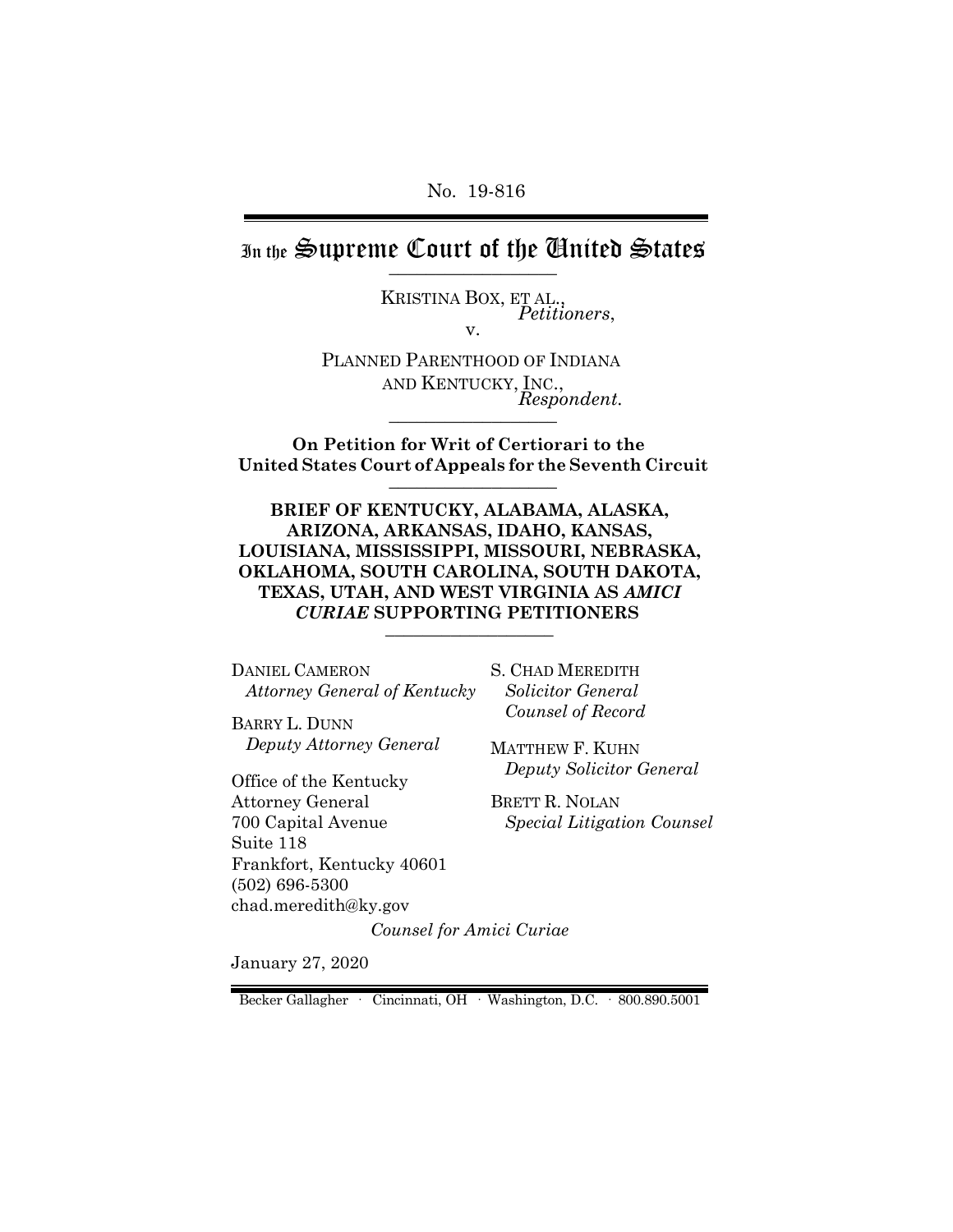# **TABLE OF CONTENTS**

| SUMMARY OF THE ARGUMENT. 1                                                                            |
|-------------------------------------------------------------------------------------------------------|
|                                                                                                       |
| I. This case is a good vehicle to resolve a<br>longstanding circuit split over parental-notice        |
| II. States have a compelling interest in encouraging<br>parental involvement in a child's decision to |
|                                                                                                       |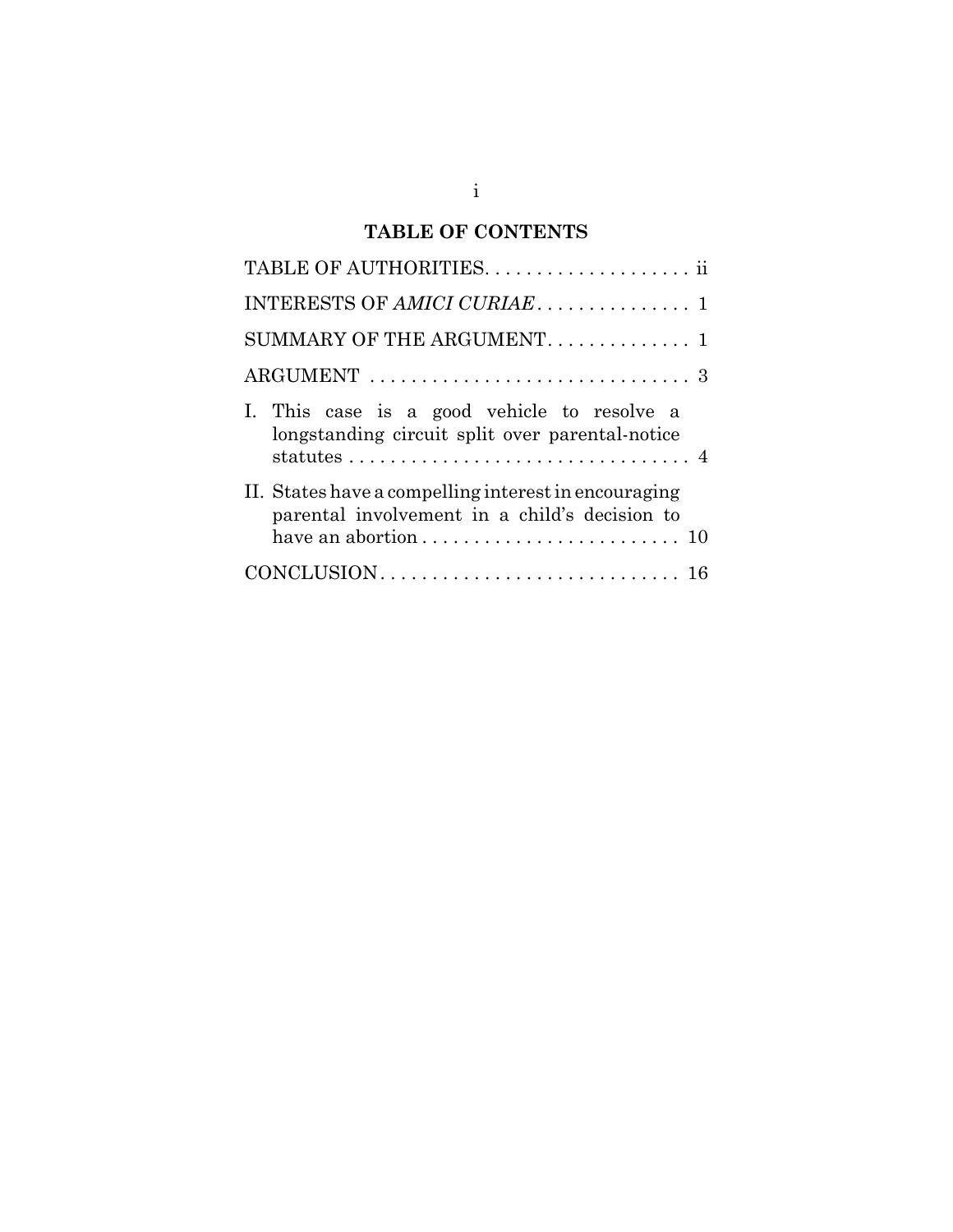# **TABLE OF AUTHORITIES**

# **CASES**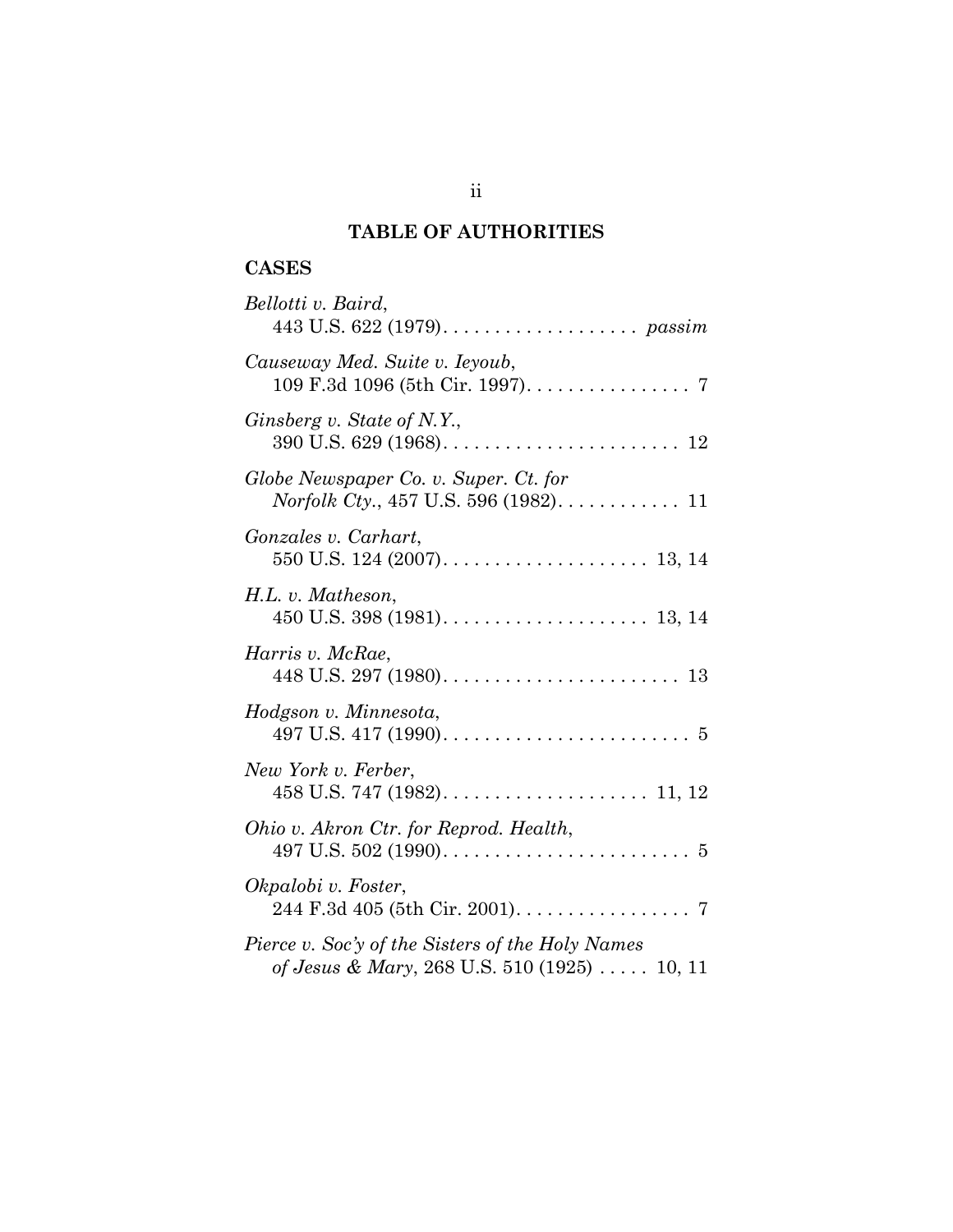| Planned Parenthood of S.E. Pa. v. Casey,                                                                                |
|-------------------------------------------------------------------------------------------------------------------------|
| Planned Parenthood of the Blue Ridge v. Camblos,                                                                        |
| Planned Parenthood, Sioux Falls Clinic v. Miller,<br>63 F.3d 1452 (8th Cir. 1995). $\dots \dots \dots \dots \dots$ 6, 7 |
| Prince v. Massachusetts,                                                                                                |
| Quilloin v. Walcott,                                                                                                    |
| Schall v. Martin,                                                                                                       |
| Stanley v. Illinois,                                                                                                    |
| Vernonia Sch. Dist. 47J v. Acton,                                                                                       |
| Washington v. Glucksberg,                                                                                               |
| Whole Woman's Health v. Hellerstedt,<br>136 S. Ct. 2292 (2016). $\ldots$ . 8, 9                                         |
| Wisconsin v. Yoder,                                                                                                     |
| <b>STATUTES</b>                                                                                                         |
|                                                                                                                         |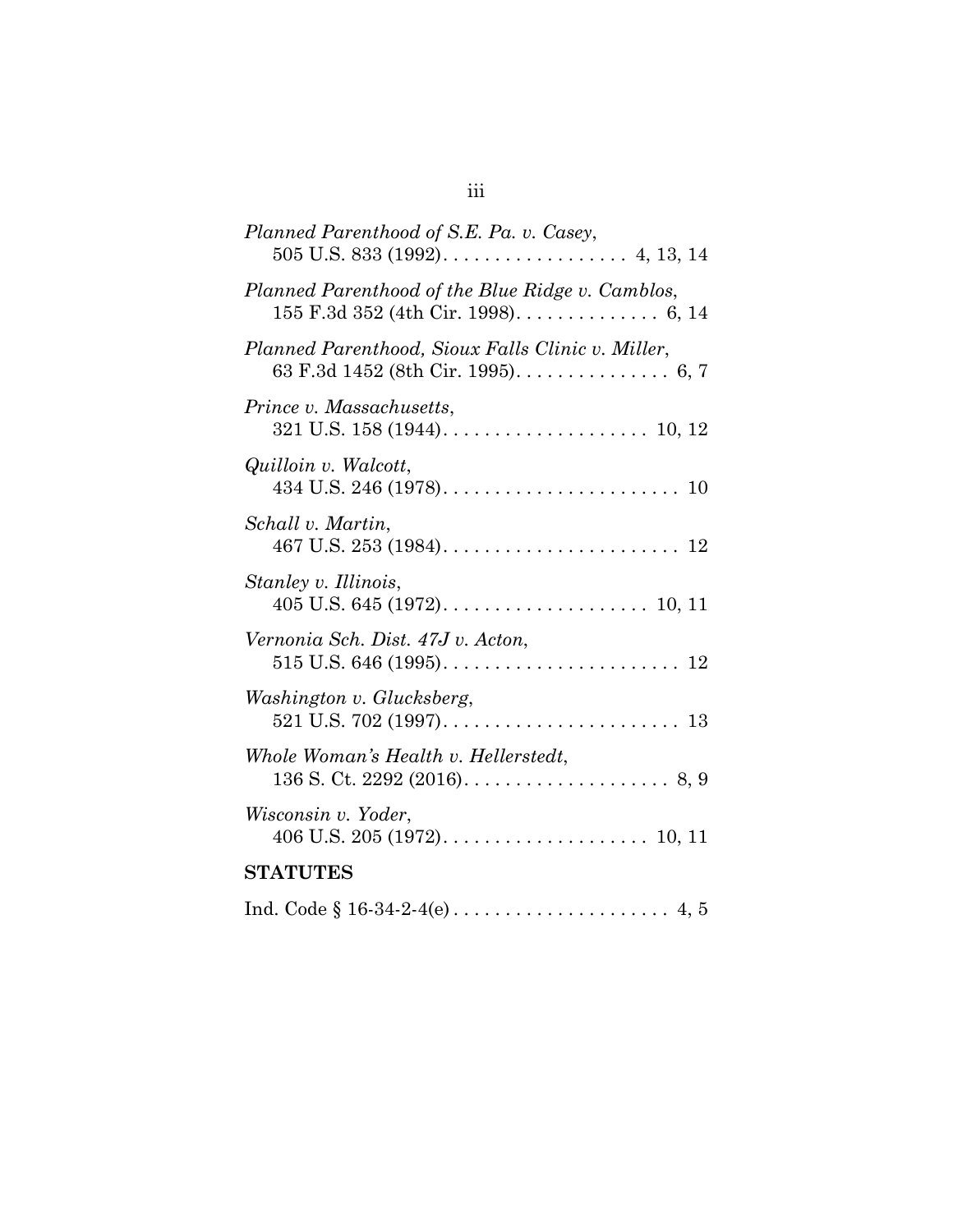#### **INTERESTS OF** *AMICI CURIAE*<sup>1</sup>

In the decision below, a divided panel of the United States Court of Appeals for the Seventh Circuit enjoined an Indiana statute requiring that the parents of an unemancipated minor receive notice when their child decides to have an abortion without parental consent. The Court of Appeals did so without any discussion of the compelling interest that States have in encouraging parental involvement in these kinds of life-altering decisions. And it disregarded the important interest that States have in promoting parental liberty—an interest that this Court has repeatedly affirmed.

The *amici* States seek to protect the most vulnerable members of society—children—as they face consequential decisions like whether to have an abortion. And as part of that, the *amici* States have an interest in ensuring they can use every regulatory tool available to protect the health and well-being of children, including requiring parental notice for minors obtaining an abortion without parental consent.

#### **SUMMARY OF THE ARGUMENT**

Without question, States have a greater ability to regulate abortion access for minors than they do for adults. That is why this Court has upheld parentalconsent statutes for minors, which may not survive scrutiny if applied to adults. Yet in the decision below, the Seventh Circuit analyzed Indiana's parental-notice

<sup>&</sup>lt;sup>1</sup> Amici have notified counsel for all parties of their intention to file this brief. Sup. Ct. Rules 37.2(a), 37.4.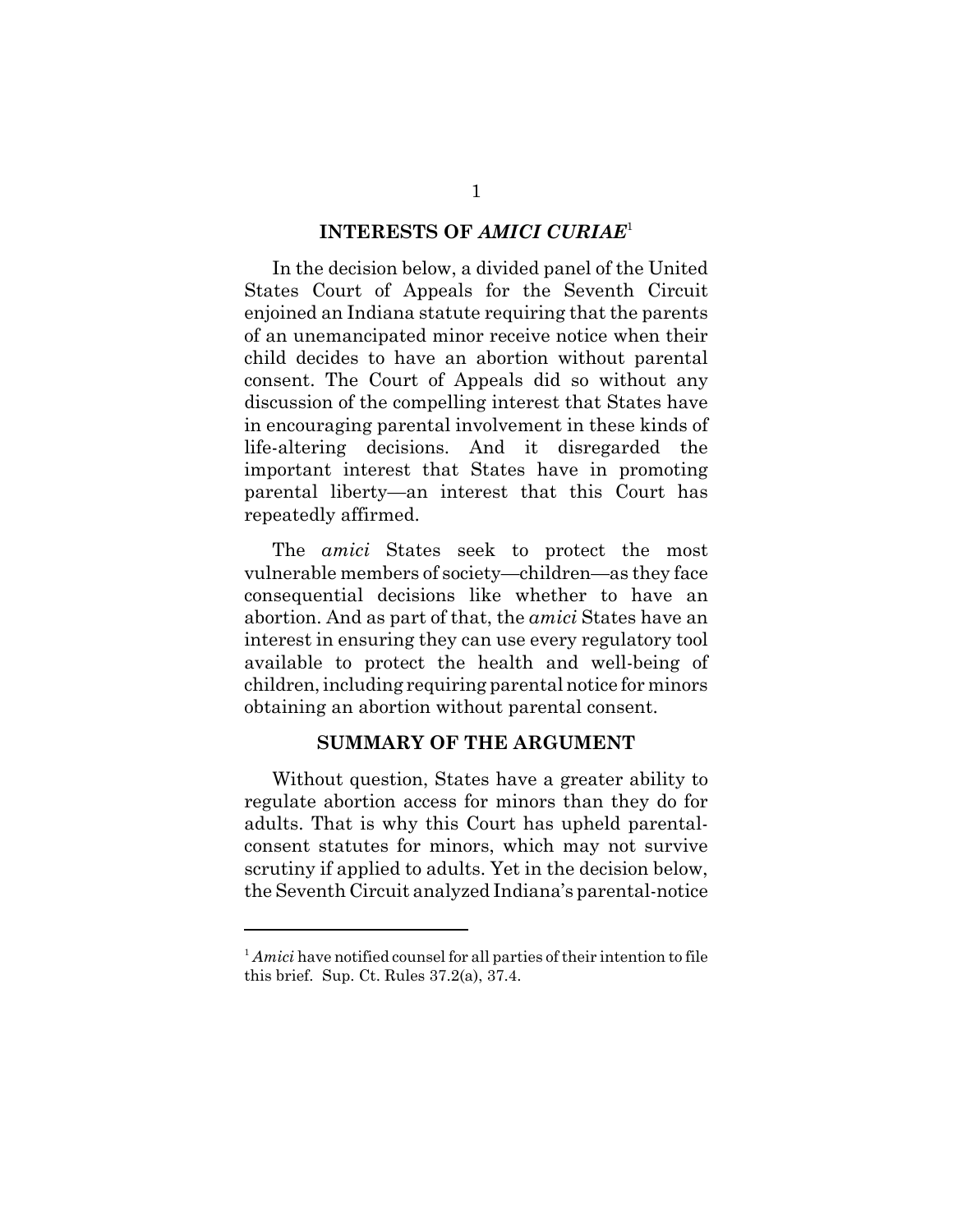statute by using the benefits-and-burdens analysis that it would use for resolving the constitutionality of a law intended to provide medical benefits for adult women. By doing so, the Seventh Circuit ignored longstanding precedent from this Court that firmly establishes the States' heightened interest in protecting the well-being of children.

Moreover, by engaging in its benefits-and-burdens analysis, the Seventh Circuit deepened a pre-existing circuit split over how to apply *Bellotti v. Baird*, 443 U.S. 622 (1979), to parental-notice statutes. Several circuits have disagreed over whether the judicialbypass requirements announced in *Bellotti* for parental-consent laws also apply when states require parental notice. That was precisely the question raised in the case below, and the Seventh Circuit answered it by declaring *Bellotti* irrelevant. This case now presents a perfect opportunity to resolve a decades-old split among the lower courts.

Finally, in resolving the circuit split, this Court should reaffirm the well-established principle that parents are entitled to shape the life and moral direction of their children. Nowhere does this matter more than when a child faces a decision as significant as whether to have an abortion. But rather than take seriously the importance of a parent's role in guiding his or her child through tumultuous moments, the Seventh Circuit treated the parent-child relationship like it was a medical procedure subject to testing for efficacy and cost. That approach must be rejected. States have an undeniable interest in fostering environments where parents can guide and nurture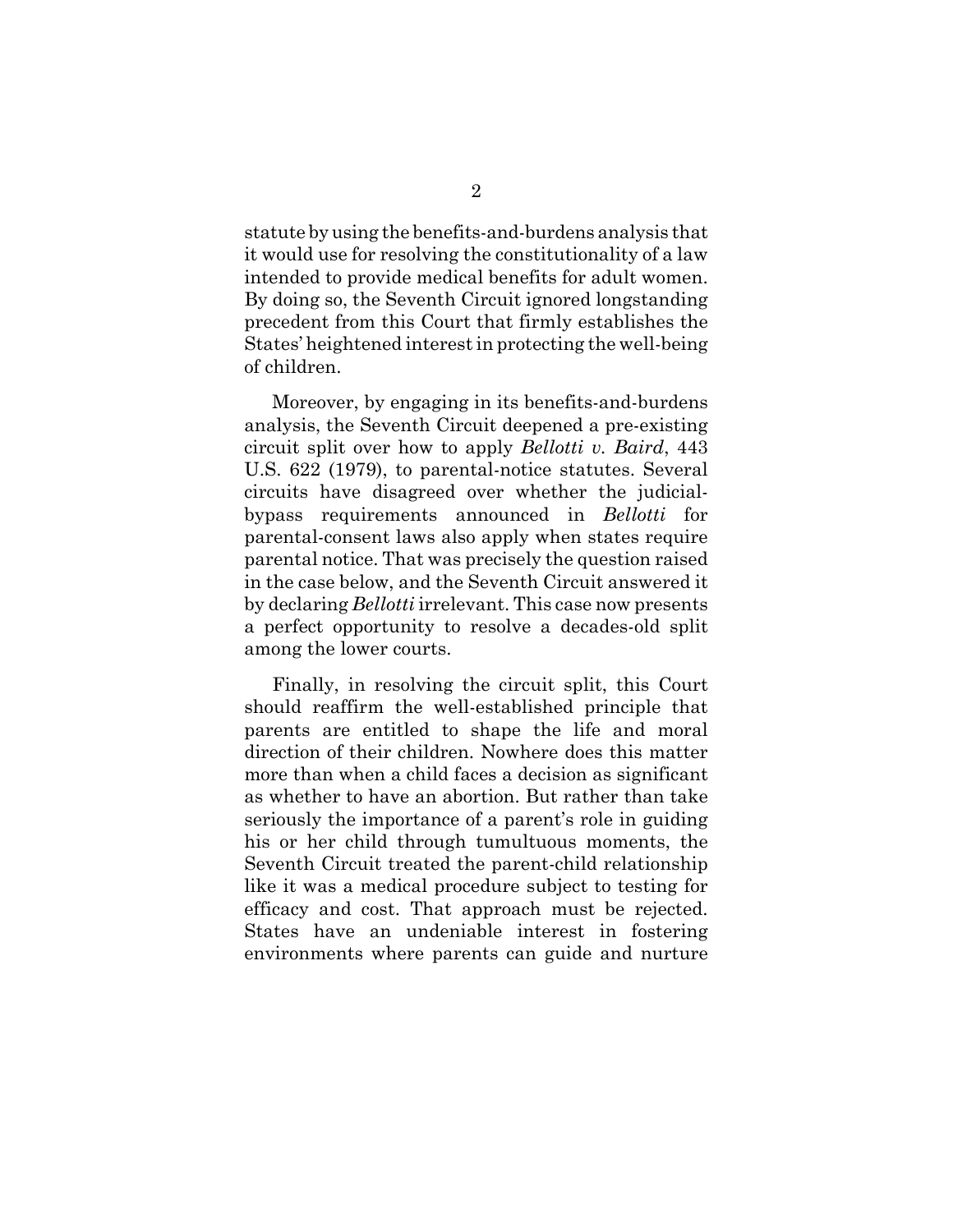their children so that they can grow into mature and productive adults. As Judge Kanne observed in his dissenting opinion below, that interest extends to ensuring a child receives guidance from her parents before she "makes an irrevocable and profoundly consequential decision." Pet. App. 41a–42a. Indiana's statute does just that.

#### **ARGUMENT**

In its Petition, Indiana asks an important question about a court's ability to nullify a parent's interest in shaping the life and moral direction of his or her child. That alone deserves the attention of the Court. So, it is surprising that the Seventh Circuit's decision contains no hint of the deep quandary lying at the heart of this case. To the Court of Appeals, this case was simply a matter of applying the Court's undue-burden standard the same as it would for any other regulation governing pre-viability abortions for adults. While the *amici* States believe the Seventh Circuit applied that standard wrongly, it should not have applied it all.

This Court should grant certiorari to resolve a longstanding circuit split over whether parental-notice statutes must include a judicial bypass similar to what the Court required in *Bellotti*—a split deepened by the Seventh Circuit's decision. And in granting certiorari, the Court should reaffirm the profound respect for parental liberty that it has repeatedly shown before.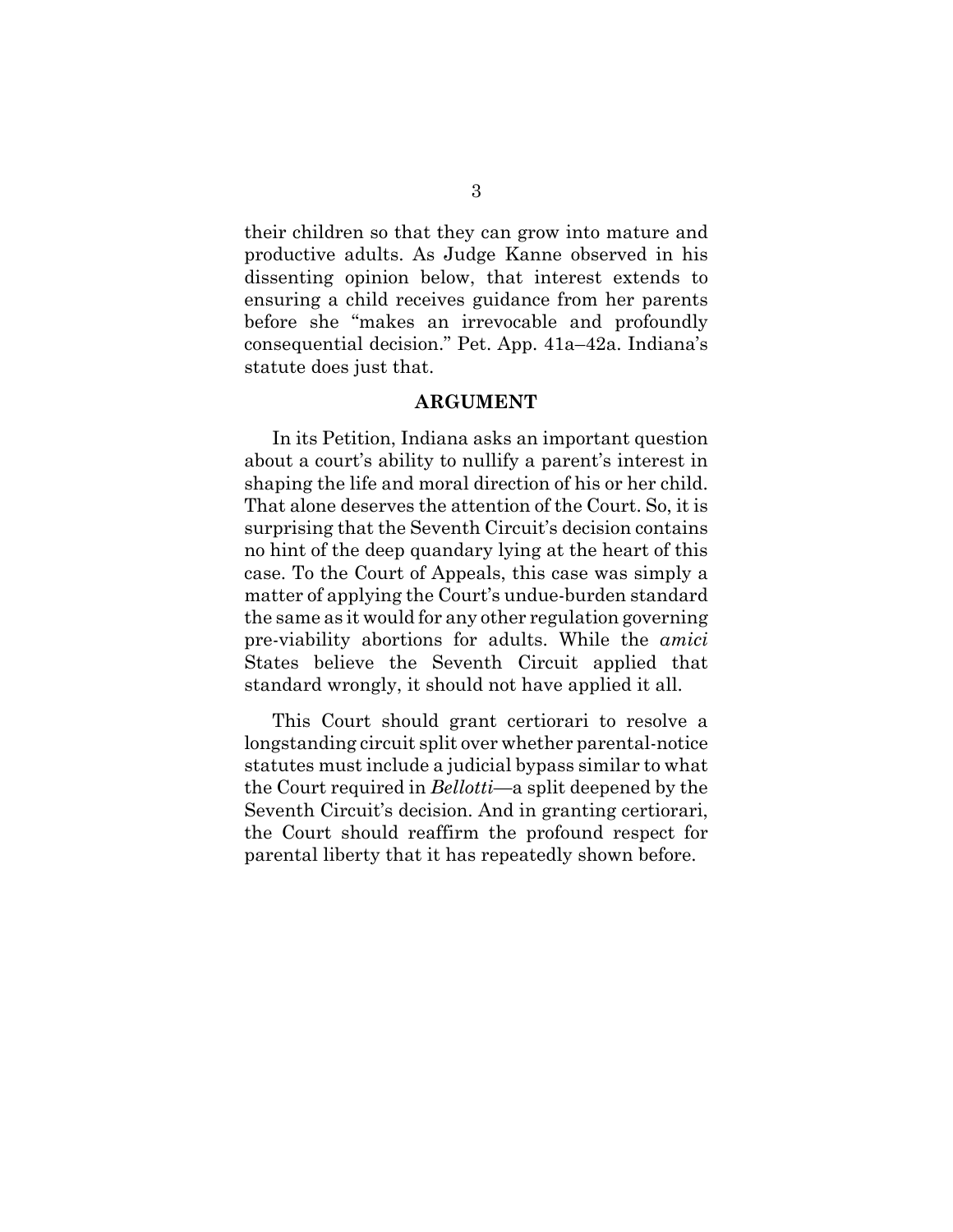## **I. This case is a good vehicle to resolve a longstanding circuit split over parental-notice statutes.**

In *Bellotti*, the Court recognized that States have significantly more leeway to regulate abortions for minors than they might have over adults. *See Bellotti*, 443 U.S. at 649. It held that "as a general rule," States may require parental consent before a minor obtains an abortion. *Id*. But because this will often place the ultimate decision about whether to have an abortion in the hands of someone other than the pregnant mother, the Court mandated a couple of exceptions to the general rule. Specifically, when a State requires parental consent, it must provide a procedural bypass for minors who can demonstrate an extraordinary level of maturity *or* for whom parental consent is not in their best interest. Otherwise, States may constitutionally prohibit minors from having abortions without the approval of their parents. *See Planned Parenthood of S.E. Pa. v. Casey*, 505 U.S. 833, 899 (1992) (affirming the holding in *Bellotti* that "a State may require a minor seeking an abortion to obtain the consent of a parent or guardian").

*Bellotti* led to a second question: When a child has an abortion *without* parental consent, can a State nevertheless require that her parents be notified?

Under the Indiana statute at issue in this case, parents have the right to receive notice when their unemancipated child obtains judicial approval for an abortion without her parent's consent. *See* Ind. Code § 16-34-2-4(e). Ordinarily, notice must come from the attorney representing the minor. But if the court finds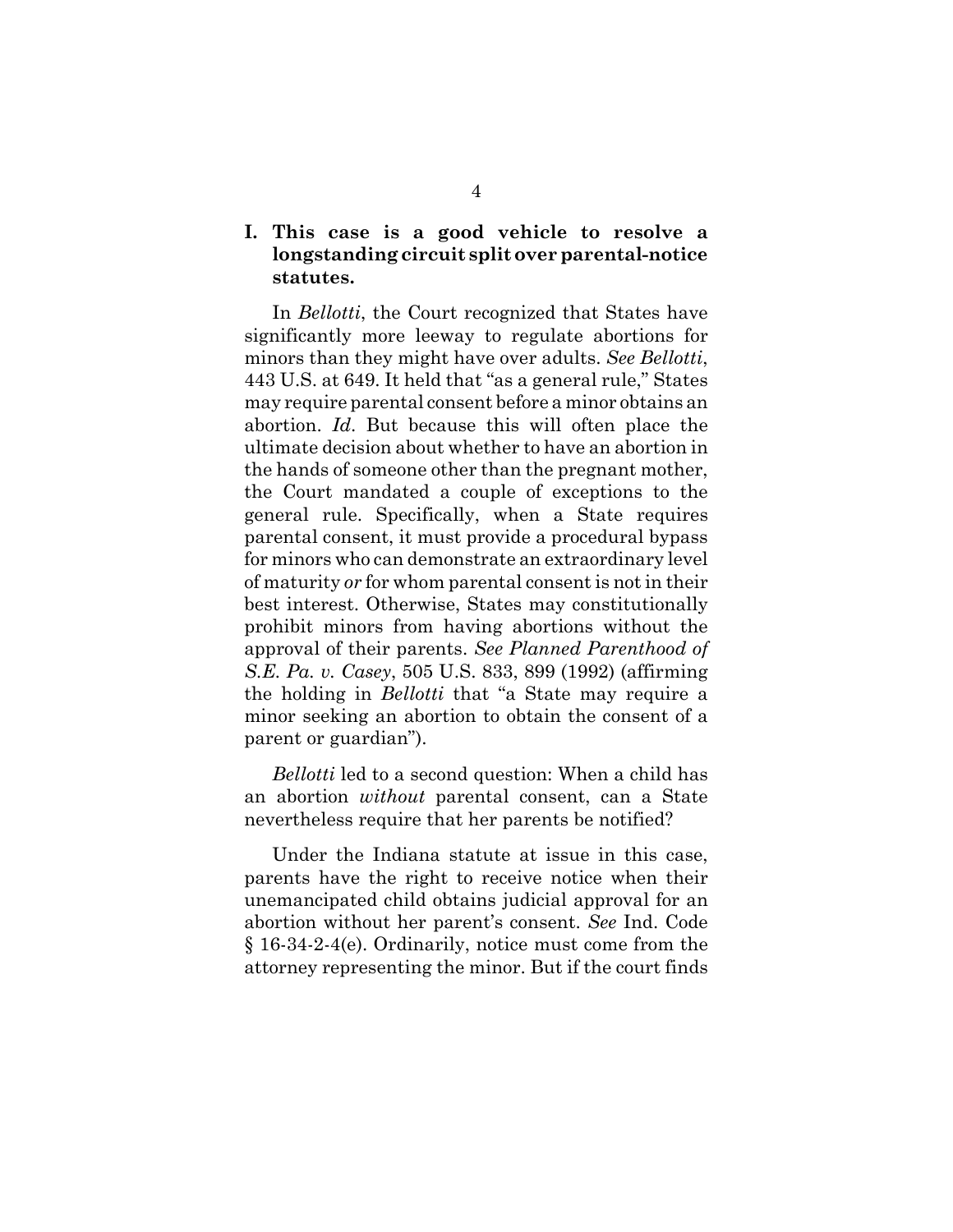that notice would not be in the child's best interests, such as when the child comes from an abusive home, it may waive the requirement. *Id*. This allows for meaningful exceptions to the notice requirement, but it does not include an exception for an extraordinarily mature minor, as required by *Bellotti* in the parentalconsent context.

Of course, a statute requiring notice differs in kind from a statute requiring consent. *See Hodgson v. Minnesota*, 497 U.S. 417, 496 (1990) (Kennedy, J., concurring in the judgment in part and dissenting in part). That's because, as Justice Kennedy observed, "[u]nlike parental consent laws, a law requiring parental notice does not give any third party the legal right to make the minor's decision for her." *Id*. So when a State requires that parents be notified of their child's decision to obtain an abortion, it does not allow them to "exercise an absolute, and possibly arbitrary, veto over [the abortion] decision." *Hodgson*, 497 U.S. at 445 (op. of Stevens, J.) (internal quotation marks omitted); *see also Ohio v. Akron Ctr. for Reprod. Health*, 497 U.S. 502, 511 (1990). Whatever burden a parental-notice statute imposes on a minor's ability to obtain an abortion, it is markedly less than a statute requiring parental consent.

Yet this Court has never decided whether the bypass procedure outlined in *Bellotti* must also be available to the same extent for a child seeking to avoid a parental-notice law. *See Akron*, 497 U.S. at 510 ("[A]lthough our cases have required bypass procedures for parental consent statutes, we have not decided whether parental notice statutes must contain such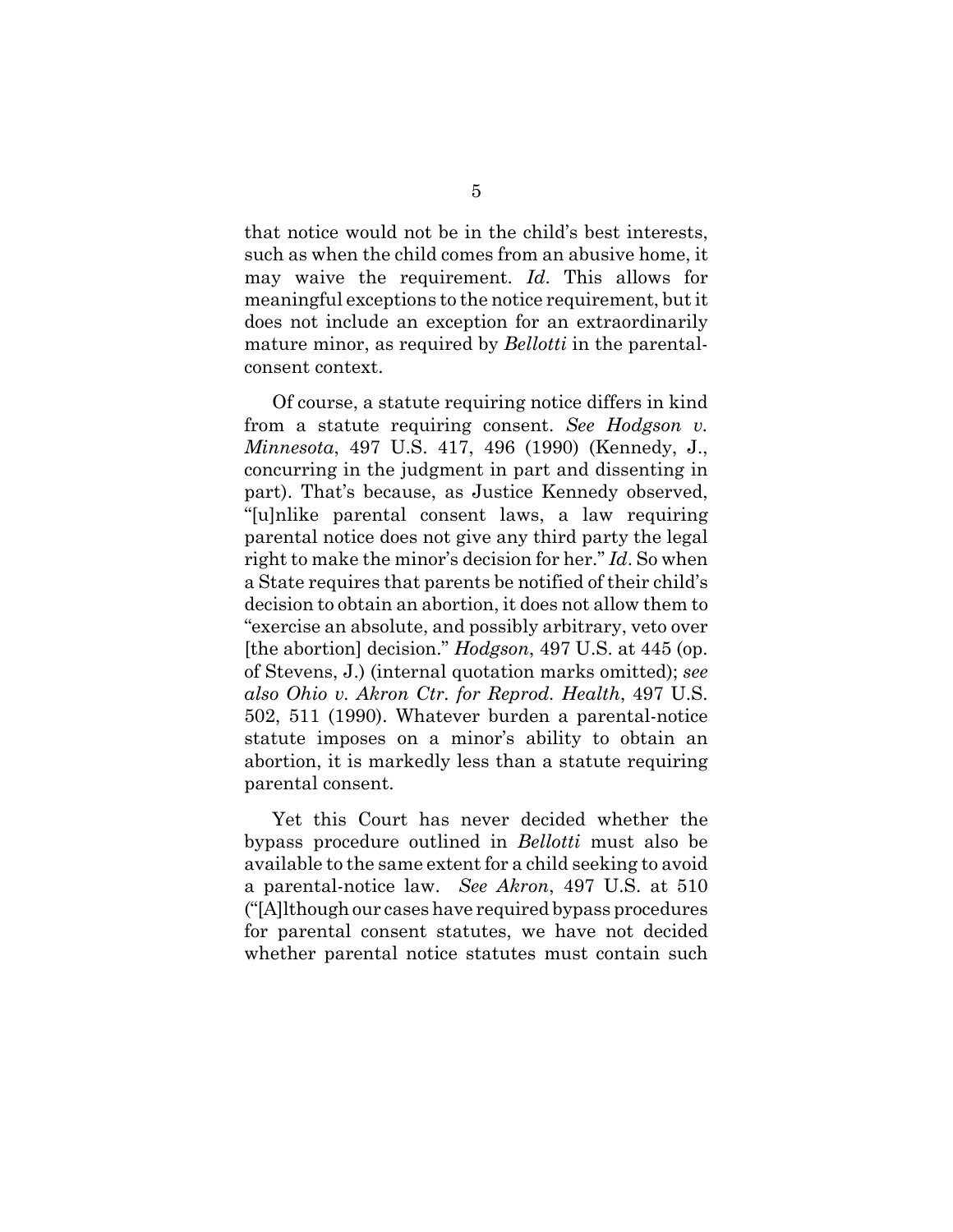procedures."). This left an opening for the circuits, which have since split in answering the question. But until the Seventh Circuit's decision below, that split in judgment followed a relatively coherent path.

1. The Fourth Circuit rejected the argument that parental-notice statutes must have "the full panoply of safeguards required by the Court in *Bellotti*." *Planned Parenthood of the Blue Ridge v. Camblos*, 155 F.3d 352, 367 (4th Cir. 1998). It gave two primary reasons for reaching this conclusion. First, requiring notice simply does not create the kind of obstacle that the *Bellotti* Court worried about because it does not prevent a minor from making her own decision. Second, there are compelling reasons for States to encourage parental involvement in these decisions—reasons that this Court has repeatedly recognized in rejecting other attempts at circumventing parental authority. So the Fourth Circuit reached a common-sense answer to the problem. It held that so long as "a parental notice statute does not condition the minor's access to abortion upon notice to abusive or neglectful parents, absent parents who have not assumed their parental responsibilities, or parents with similar relationships to their daughters, we do not believe that more is required." *Id*. at 367.

The Fifth and Eighth Circuits have disagreed. In *Planned Parenthood, Sioux Falls Clinic v. Miller*, 63 F.3d 1452 (8th Cir. 1995), the Eighth Circuit held that "the State has no legitimate interest in imposing a parental-notice requirement" for mature minors or those for whom it would not be in their best interest, thus mandating a *Bellotti*-style judicial bypass. *Id*. at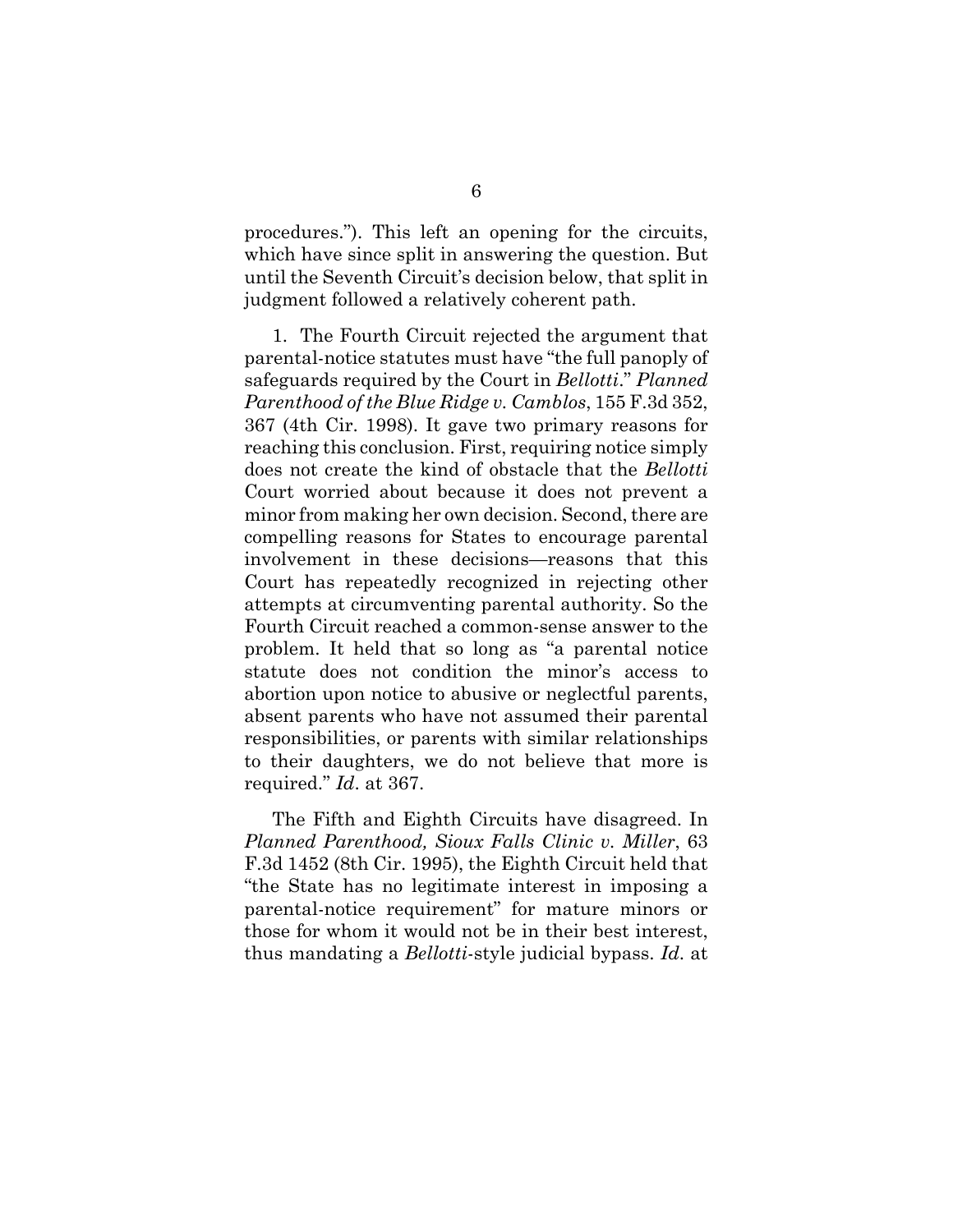1460. Though the court acknowledged that there are differences between parental consent and notice, it concluded that States *only* have an interest in requiring parental notice for immature minors. Thus, any restriction on a mature minor's ability to obtain an abortion—or a minor who otherwise fits in the "best interests" exception—would amount to an undue burden. *Id*. The Fifth Circuit reached a similar conclusion for a slightly different reason. In *Causeway Medical Suite v. Ieyoub*, 109 F.3d 1096 (5th Cir. 1997), *overruled on other grounds by Okpalobi v. Foster*, 244 F.3d 405 (5th Cir. 2001), the court held that requiring parental notification was contrary to the confidentiality requirements of *Bellotti*. *Id*. at 1112. So even after acknowledging that this Court had distinguished between parental consent and notice statutes in prior decisions, the Fifth Circuit found the distinctions meaningless for constitutional purposes. *Id*.

Despite disagreeing over whether parental-notice statutes must include a *Bellotti* judicial bypass, the lower courts—until the decision below—agreed on the question they were asking. *Bellotti* is built on the premise that States are permitted to treat minors differently than adults when regulating their access to abortion. *See Bellotti*, 443 U.S. at 649. So when faced with a law requiring parental notice, the first step is acknowledging that States have more authority over a minor's access to abortion than over an adult. *See Miller*, 63 F.3d at 1460 ("The answer, of course, is that they are minors, and States may impose requirements on immature minors that it may not impose on adults."). *Bellotti*, after all, permitted parental-consent statutes as "the general rule," so long as they contained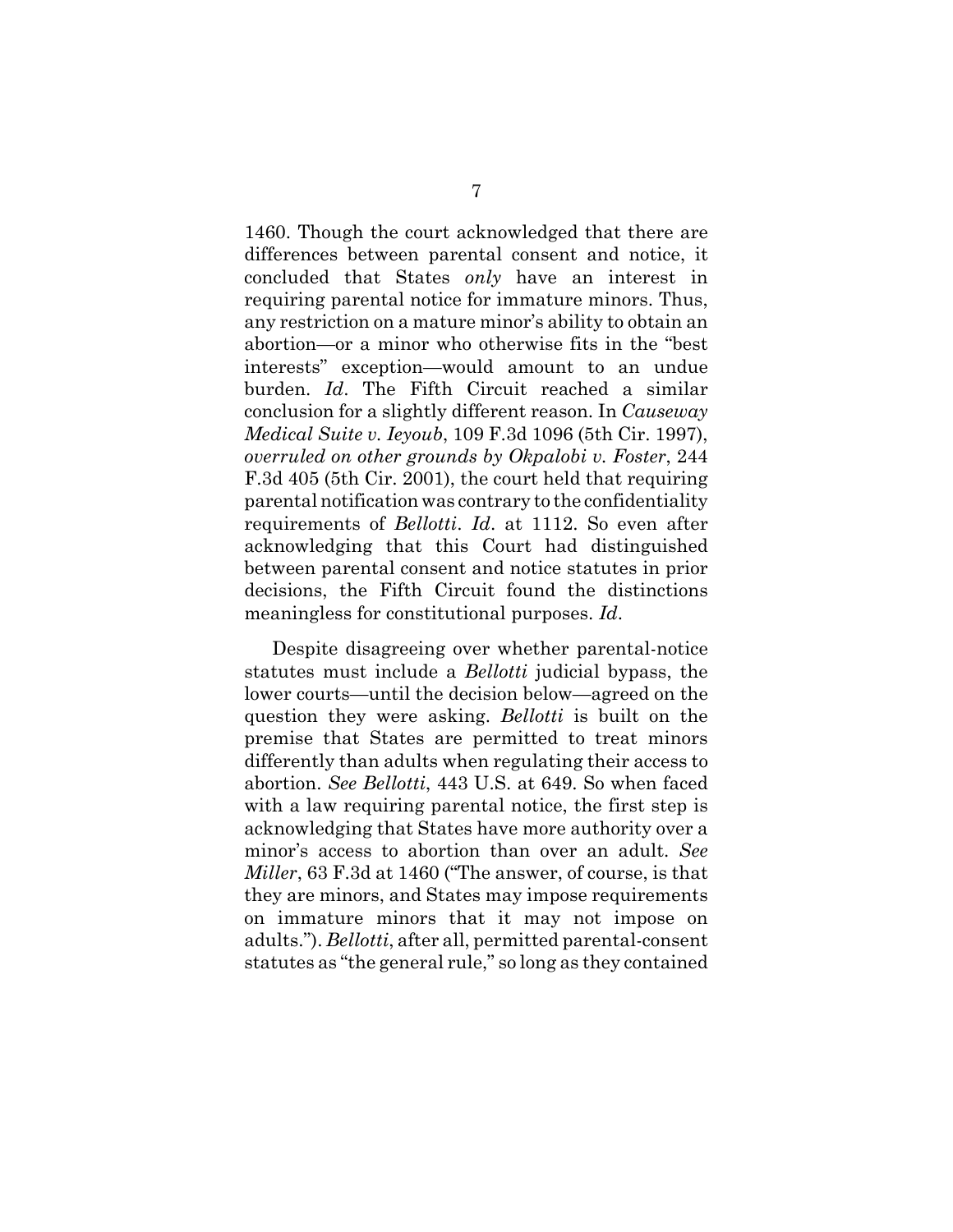a judicial bypass for exceptional cases. *Bellotti*, 443 U.S. at 649. That is why the question for the courts below had traditionally been whether, under *Bellotti*, a notice statute creates the same kind of burden that a consent statute does. And though the Eighth and Fifth Circuits answered this question wrongly, they at least gave a wrong answer to the right question.

2. Then came the Seventh Circuit. Rather than confront *Bellotti* (and the several decisions that followed), the Court of Appeals focused only on the undue-burden standard as articulated in *Whole Woman's Health v. Hellerstedt*, 136 S. Ct. 2292 (2016)—a case that, as Indiana correctly points out in its Petition, had nothing to do with minors at all. After finding that Indiana's parental-notice statute did not satisfy *Hellerstedt*'s balancing test, the Seventh Circuit declared *Bellotti* irrelevant and declined to address it at all. *See* Pet. App. 34a.

Indiana's Petition thoroughly describes the problems with the Seventh Circuit's application of *Hellerstedt*, *see* Pet. 15–22, and the *amici* States need not address those in more detail. Suffice it to say that there are serious problems with how the Court of Appeals went about balancing the benefits and burdens of the statute at issue in this case—problems that this Court could address by granting certiorari and clarifying the meaning of *Hellerstedt*.

But more problematic is that the Seventh Circuit applied *Hellerstedt* at all. *Hellerstedt* dealt with a challenge to state law regulating the qualifications for performing abortions, such as requirements that physicians obtain admitting privileges at nearby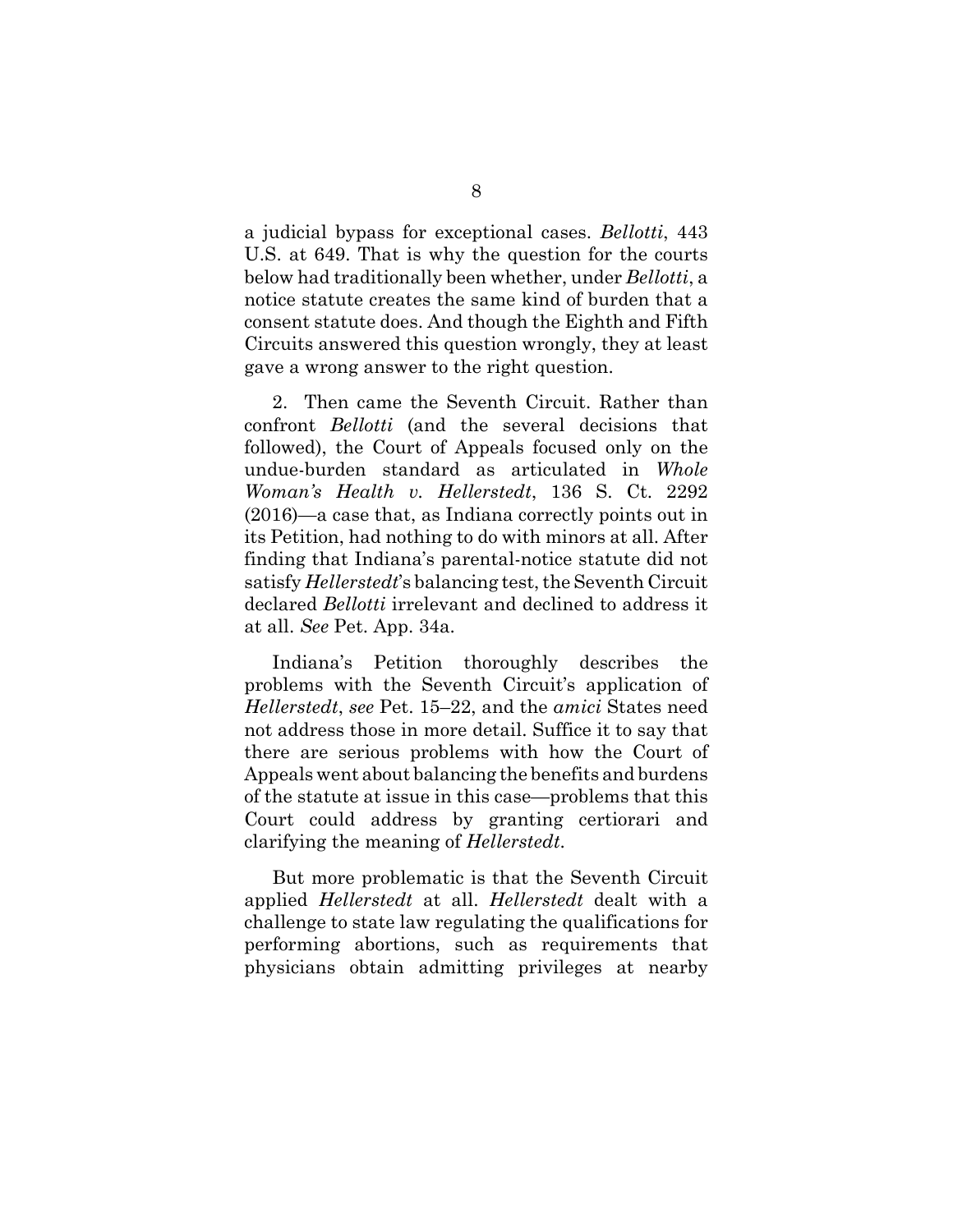hospitals. *See Hellerstedt*, 136 S. Ct. at 2291. The question for the Court was whether the burden imposed outweighed the medical benefits of the regulation. *Id*. No part of the state law challenged in *Hellerstedt* governed minors *as minors*, nor did the case involve any discussion of the State's interest in regulating minors differently than adults. Those issues simply had nothing to do with the case.

That might not matter if this Court's jurisprudence treated adults and minors the same when it came to abortion access. But it does not. *Bellotti* clearly holds that States have a greater right to regulate abortion access for minors than they might have for adults. *See Bellotti*, 443 U.S. at 649. That includes *prohibiting* previability abortions for some minors who cannot obtain parental consent—an act that would presumably not survive balancing under *Hellerstedt*, with or without a judicial bypass.

By engaging in a *Hellerstedt* balancing analysis to assess the constitutionality of Indiana's parental-notice statute, the Seventh Circuit deepened a pre-existing circuit split that this Court should resolve. And it did so by directly undermining the Court's decision in *Bellotti*, which has been repeatedly reaffirmed in the years since.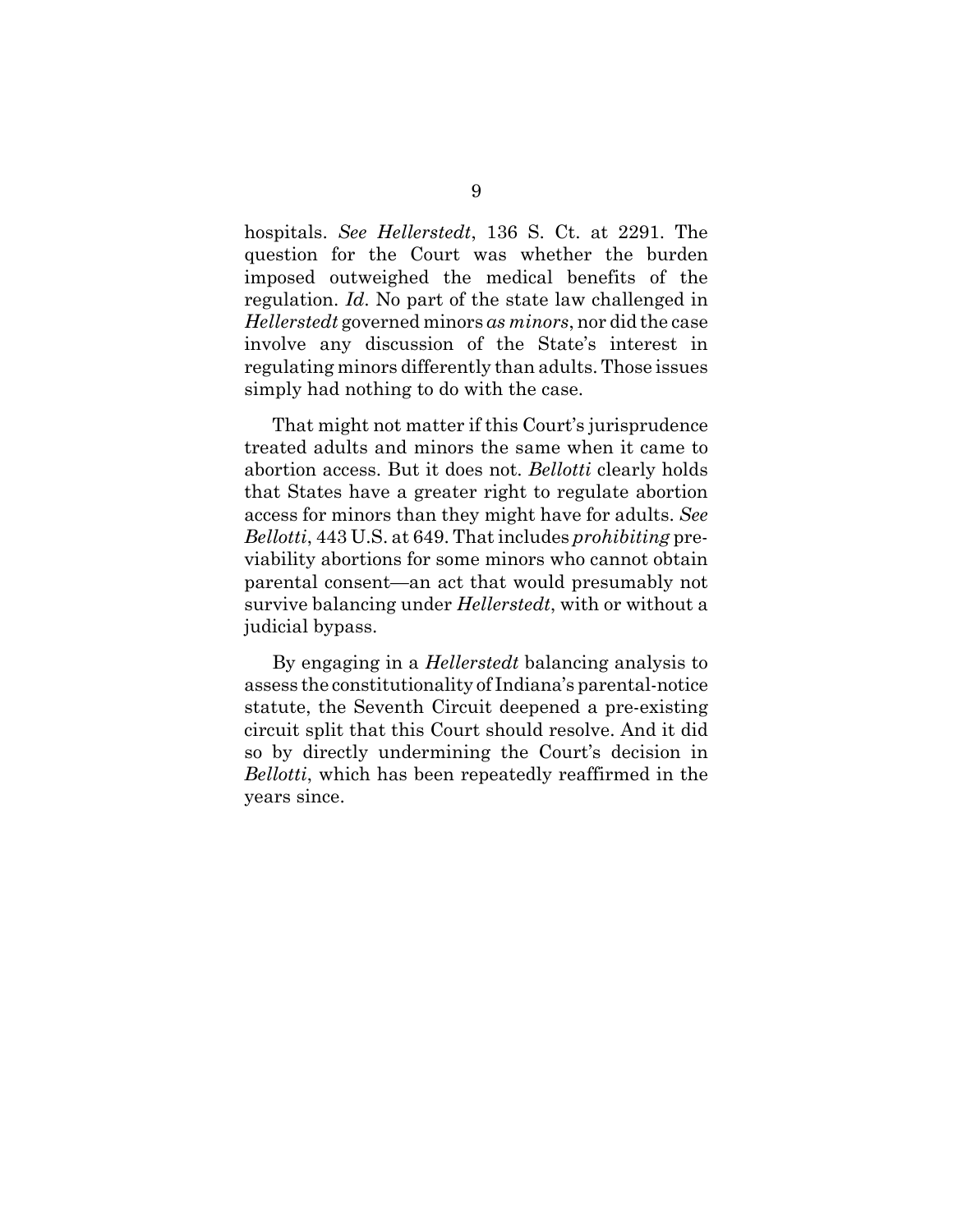## **II. States have a compelling interest in encouraging parental involvement in a child's decision to have an abortion.**

*Bellotti* did not arise in a vacuum. While the Seventh Circuit gave short shrift to the States' interest in encouraging parental involvement in the abortion decision, those interests have deep roots that this Court has long recognized. By granting Indiana's Petition, the Court can once again reaffirm the States' strong interest in fostering familial relationships that allow parents to play an active role in guiding the lives and moral directions of their children.

1. Parents play a unique role in our society. "[T]he custody, care and nurture of the child reside first in the parents, whose primary function and freedom include preparation for obligations the state can neither supply nor hinder." *Prince v. Massachusetts*, 321 U.S. 158, 167 (1944) (citing *Pierce v. Soc'y of the Sisters of the Holy Names of Jesus & Mary*, 268 U.S. 510, 534–35 (1925)). In fact, this Court has described a parent's role in nurturing his or her children as an *obligation*—a "high duty"—not simply a right to be respected if a parent so chooses. *Pierce*, 268 U.S. at 535.

It comes as no surprise then that this Court has long recognized the importance of protecting strong relationships between parents and children. *See*, *e.g.*, *Quilloin v. Walcott*, 434 U.S. 246, 255 (1978) (citing *Wisconsin v. Yoder*, 406 U.S. 205, 231–33 (1972)). As the Court explained in *Stanley v. Illinois*, the ability "to raise one's children [has] been deemed essential." 405 U.S. 645, 651 (1972) (internal citations and quotation marks omitted). It "undeniably warrants deference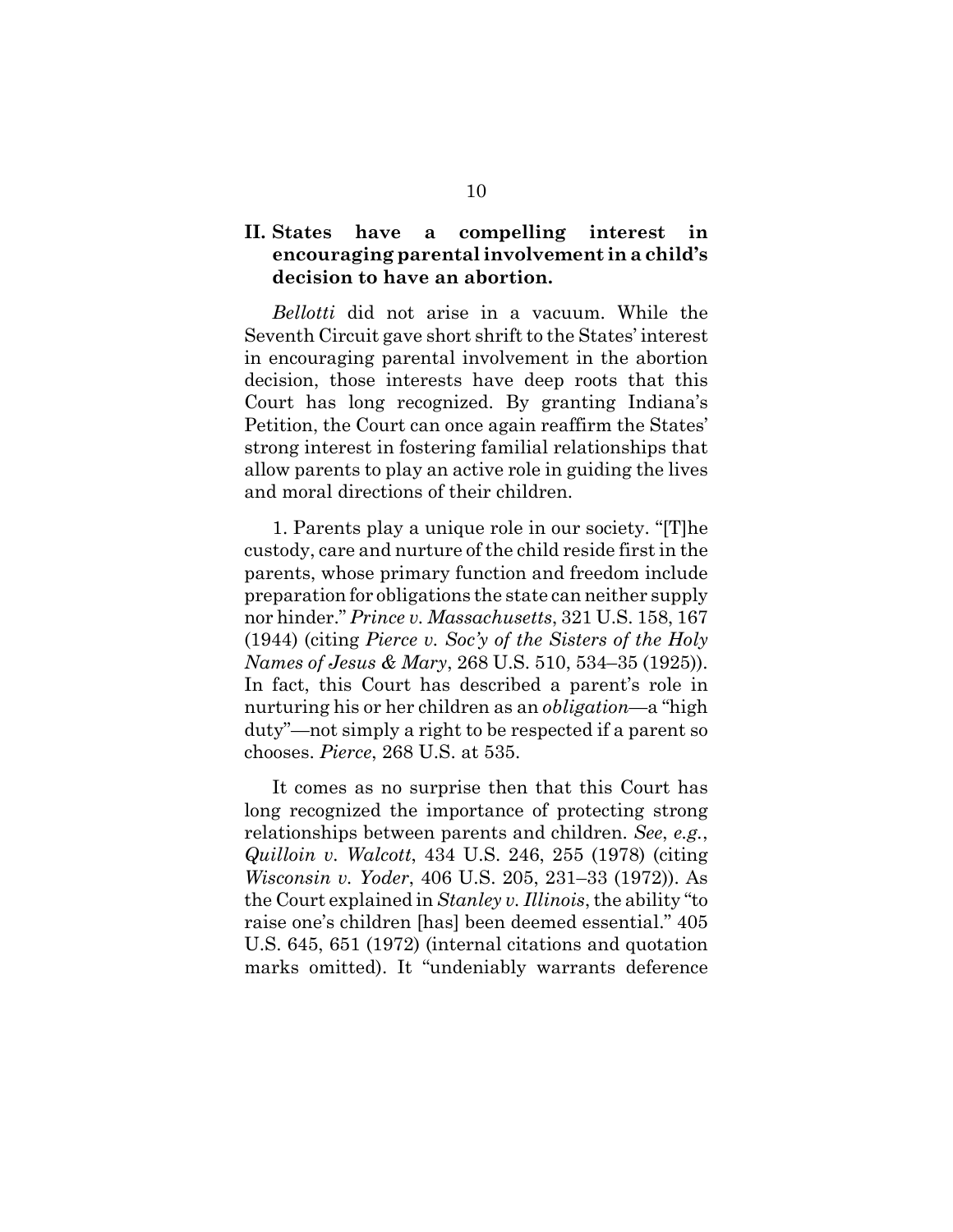and, absent a powerful countervailing interest, protection." *Id*.

On that basis, this Court has found several governmental attempts at interfering with parent-child relationships invalid. Those include mandatory-publicschool laws, which prevent parents from directing the education and moral upbringing of their children. *See Pierce*, 268 U.S. at 534–36; *Yoder*, 406 U.S. at 214 ("[A] State's interest in universal education, however highly we rank it, is not totally free from a balancing process when it impinges on . . . the traditional interest of parents with respect to the religious upbringing of their children . . . ."). And they also include state laws that arbitrarily pass judgment on the fitness of a child's parent. *See Stanley*, 405 U.S. at 657–58. These laws diminish the ability of parents to raise their children, replacing their judgment with the judgment of the state. They are repugnant to a free society.

That is not to say that States have no interest in taking care of their citizen-children as well. States have their own compelling interest in "safeguarding the physical and psychological well-being of a minor." *New York v. Ferber*, 458 U.S. 747, 756 (1982) (quoting *Globe Newspaper Co. v. Superior Court for Norfolk Cty.*, 457 U.S. 596, 607 (1982)). To that end, states unquestionably act pursuant to legitimate regulatory authority when they pass laws intended to promote the well-being of children within their borders. *See Ginsberg v. State of N.Y.*, 390 U.S. 629, 639 (1968) ("The well-being of its children is of course a subject within the State's constitutional power to regulate . . . ."). And on top of that, states typically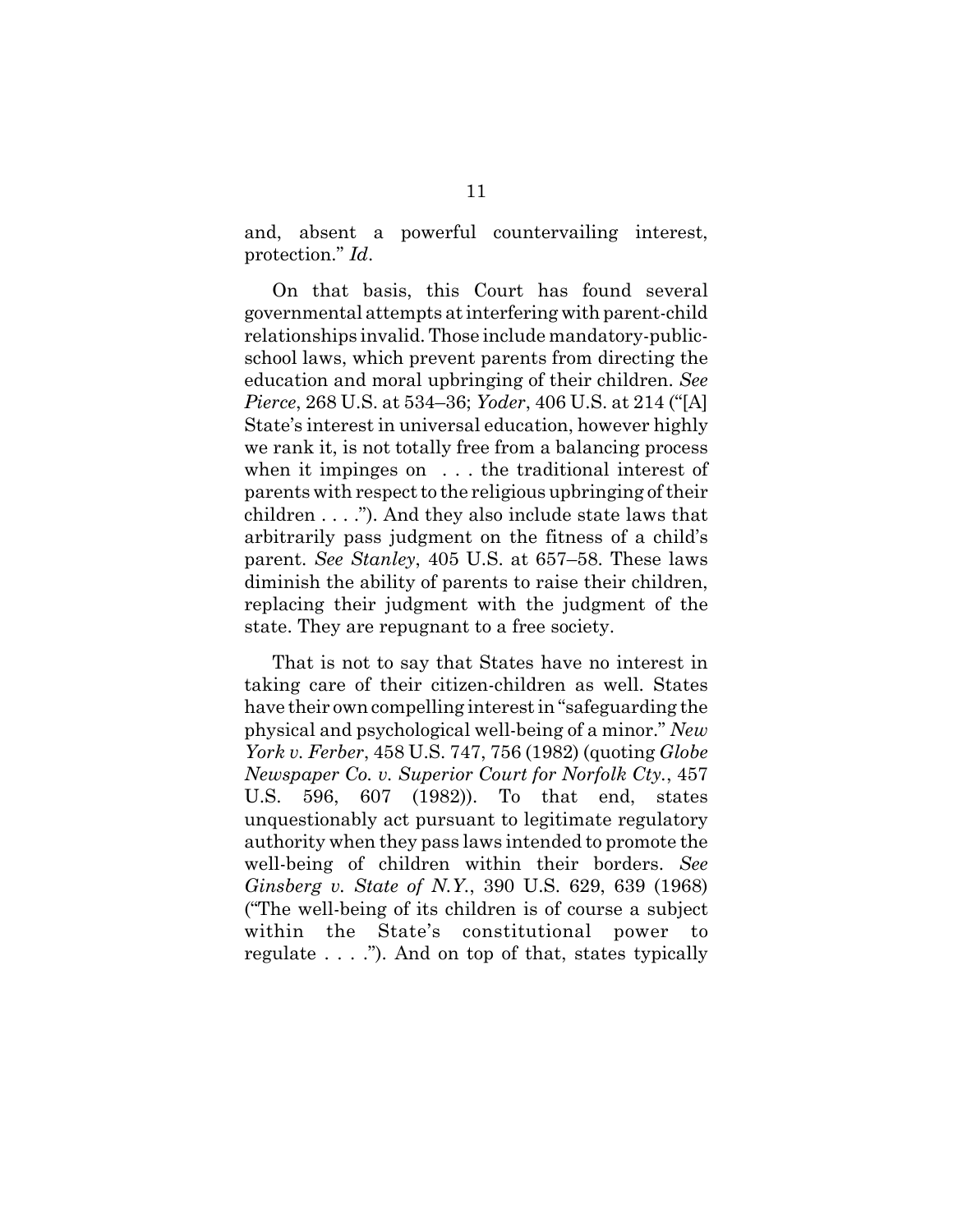have a stronger right to regulate "the conduct of children" than they might have "over adults." *Prince*, 321 U.S. at 170. So in many cases—not just abortion—states can act for the benefit of children in ways that might be unconstitutional if applied against adults.

This Court has confirmed as much. The Court has upheld a number of state actions intended to safeguard minors that could not pass constitutional scrutiny if applied to adults. Included in the group are pretrial detention proceedings for juveniles, *see Schall v. Martin*, 467 U.S. 253, 281 (1984), obscenity laws that apply only to minors, *see Ginsberg*, 390 U.S. at 638–39, random drug-testing for student athletes, *see Vernonia Sch. Dist. 47J v. Acton*, 515 U.S. 646, 664–65 (1995), and of course, parental-consent laws for obtaining an abortion, *see Bellotti*, 443 U.S. at 640–41. In all of these cases, the Court has been guided by the states' important role in protecting the "well-being of its children." *Ginsberg*, 390 U.S. at 639.

The State's interest in protecting children dovetails perfectly with "[t]he unique role in our society of the family." *Bellotti*, 443 U.S. at 634. If States have a compelling interest in "safeguarding the physical and psychological well-being of a minor," *Ferber*, 458 U.S. at 758, and parents are best equipped to provide the kind of "care and nurture" that a State cannot, *Prince*, 321 U.S. at 166, it follows (perhaps uncontroversially) that States have an overwhelming interest in fostering environments that allow parental involvement to flourish. *See Bellotti*, 443 U.S. at 642. Laws that encourage parents to take an active role in guiding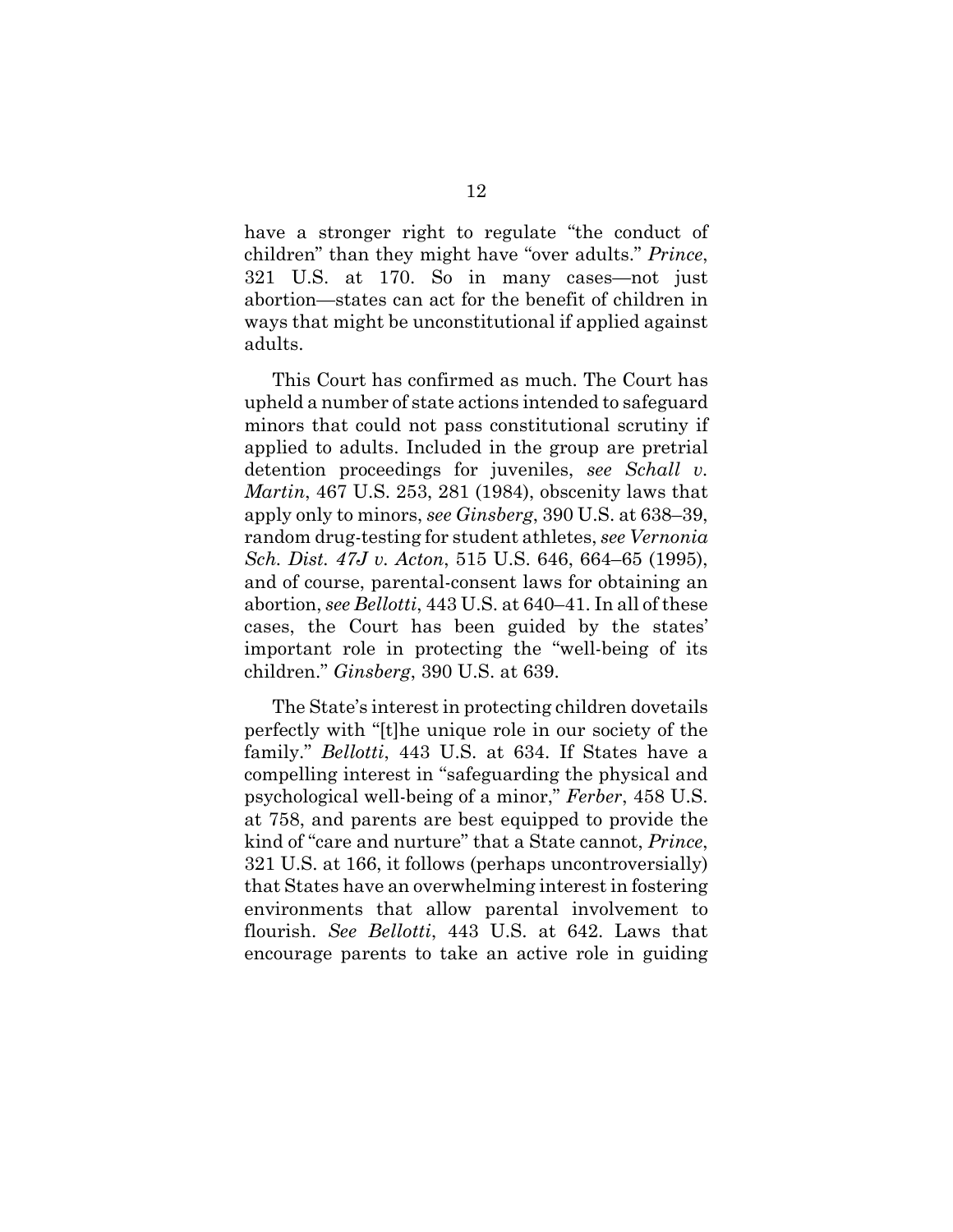their children as they face consequential decisions inevitably promote the interests of the State.

2.Perhaps no circumstance demonstrates this more than when a child faces a decision as consequential as having an abortion.

No one would deny that, even for adults, States have a significant interest in regulating abortions. *See Casey*, 505 U.S. at 846. Those interests include both "protecting the health of the woman and the life of the fetus that may become a child." *Id*. In fact, as this Court has explained, States act pursuant to their legitimate interests when enacting laws that ensure a woman's decision "is mature and informed, even when in so doing the State expresses a preference for childbirth over abortion." *Id*. at 883. States, in other words, may permissibly discourage abortion as a means to promote the well-being of both the woman and her unborn child.

The reason that States have such a compelling interest in regulating abortion needs little explanation. States certainly have an interest in regulating the medical profession in general. *See Gonzales v. Carhart*, 550 U.S. 124, 157 (2007) (quoting *Washington v. Glucksberg*, 521 U.S. 702, 731 (1997)). And "[a]bortion is inherently different from other medical procedures, because no other procedure involves the purposeful termination of a potential life." *Harris v. McRae*, 448 U.S. 297, 325 (1980). It is a "unique act" that is "fraught with consequences." *Casey*, 505 U.S. at 852. "The medical, emotional, and psychological consequences of an abortion are serious and can be lasting . . . ." *H.L. v. Matheson*, 450 U.S. 398, 411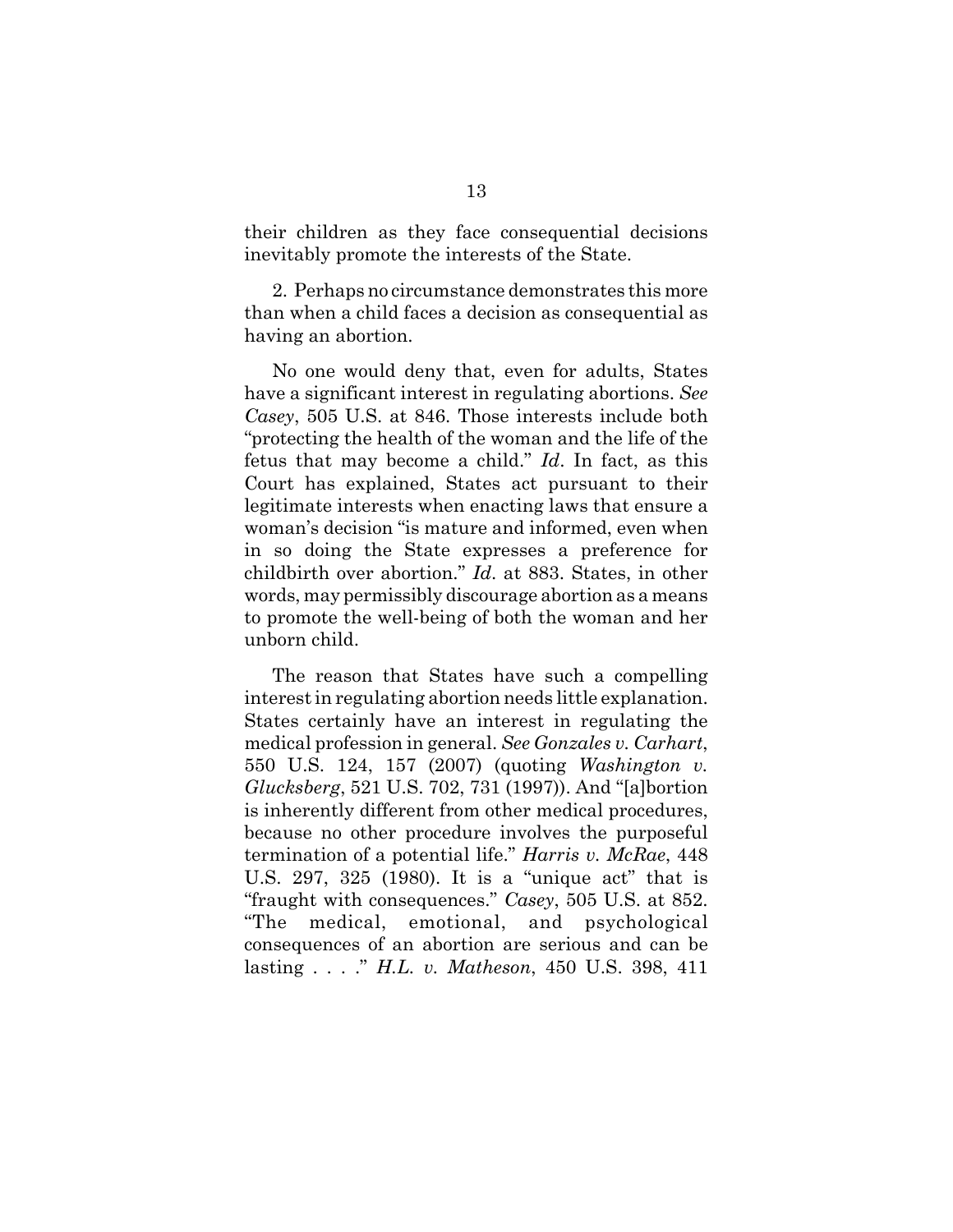(1981). And those consequences affect not only the unborn child, but also "the woman who must live with the implications of her decision." *Casey*, 505 U.S. at 852. "[I]t seems unexceptional to conclude that some women come to regret their choice to abort the infant life they once created and sustained. Severe depression and loss of esteem can follow." *Gonzales*, 550 U.S. at 159 (internal citations omitted). States plainly have an interest when their citizens face such potential consequences. That is true whether the pregnant mother is a child or an adult.

Given the stakes, there is obvious value in laws designed to "enhance[e] the potential for parental consultation concerning a decision that has potentially traumatic and permanent consequences." *Matheson*, 450 U.S. at 412. "[P]arents naturally take an interest in the welfare of their children," *Bellotti*, 443 U.S. at 648, so States are well-served by encouraging parental involvement with their children as they face the ramifications of such a profound decision. *See Gonzales*, 550 U.S. at 159–60 ("It is self-evident that a mother who comes to regret her choice to abort must struggle with grief more anguished and sorrow more profound when she learns, only after the event, what she once did not know . . . ."). And that is true no matter how mature the pregnant minor is. While a court might find her mature enough to make the decision on her own, "even the most mature teenager will benefit from the experienced advice of a parent, and, as a consequence of that dialogue, make a more informed, better considered, abortion choice." *Camblos*, 155 F.3d at 374.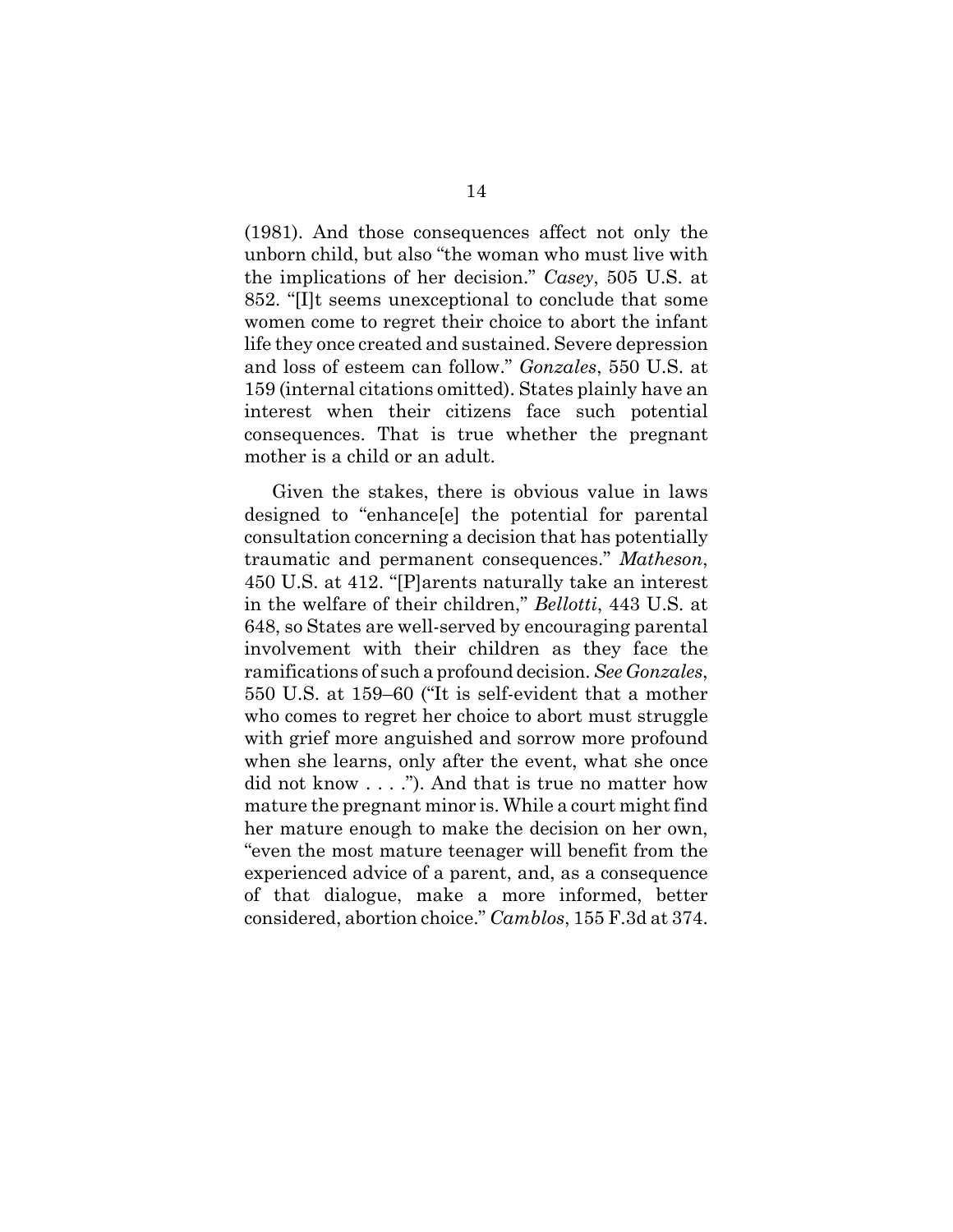Parental-notice statutes like the one passed by Indiana's legislature lie firmly at the intersection of a State's interest in promoting parental liberty and the well-being of its citizens. They do so without depriving minors of the ultimate decision to obtain an abortion when a court determines they have the maturity to make that choice. In granting certiorari here, the Court can reset the balance between the family and the State, giving parents the room needed for "teaching, guiding, and inspiring" our children so that they may grow "into mature, socially responsible citizens." *Bellotti*, 443 U.S. at 638. This Court has rightfully recognized those noble goals before. It should do so again in this case.

#### **CONCLUSION**

The Court should grant Indiana's Petition for Writ of Certiorari and reverse the Seventh Circuit's decision below.

Respectfully submitted,

DANIEL CAMERON *Attorney General of Kentucky*

BARRY L. DUNN  *Deputy Attorney General*

Office of the Kentucky Attorney General 700 Capitol Ave., Ste.118 Frankfort, KY 40601 (502) 696-5300 Chad.Meredith@ky.gov *Counsel for Amici Curiae*

S. CHAD MEREDITH *Solicitor General Counsel of Record*

MATTHEW F. KUHN *Deputy Solicitor General*

BRETT R. NOLAN *Special Litigation Counsel*